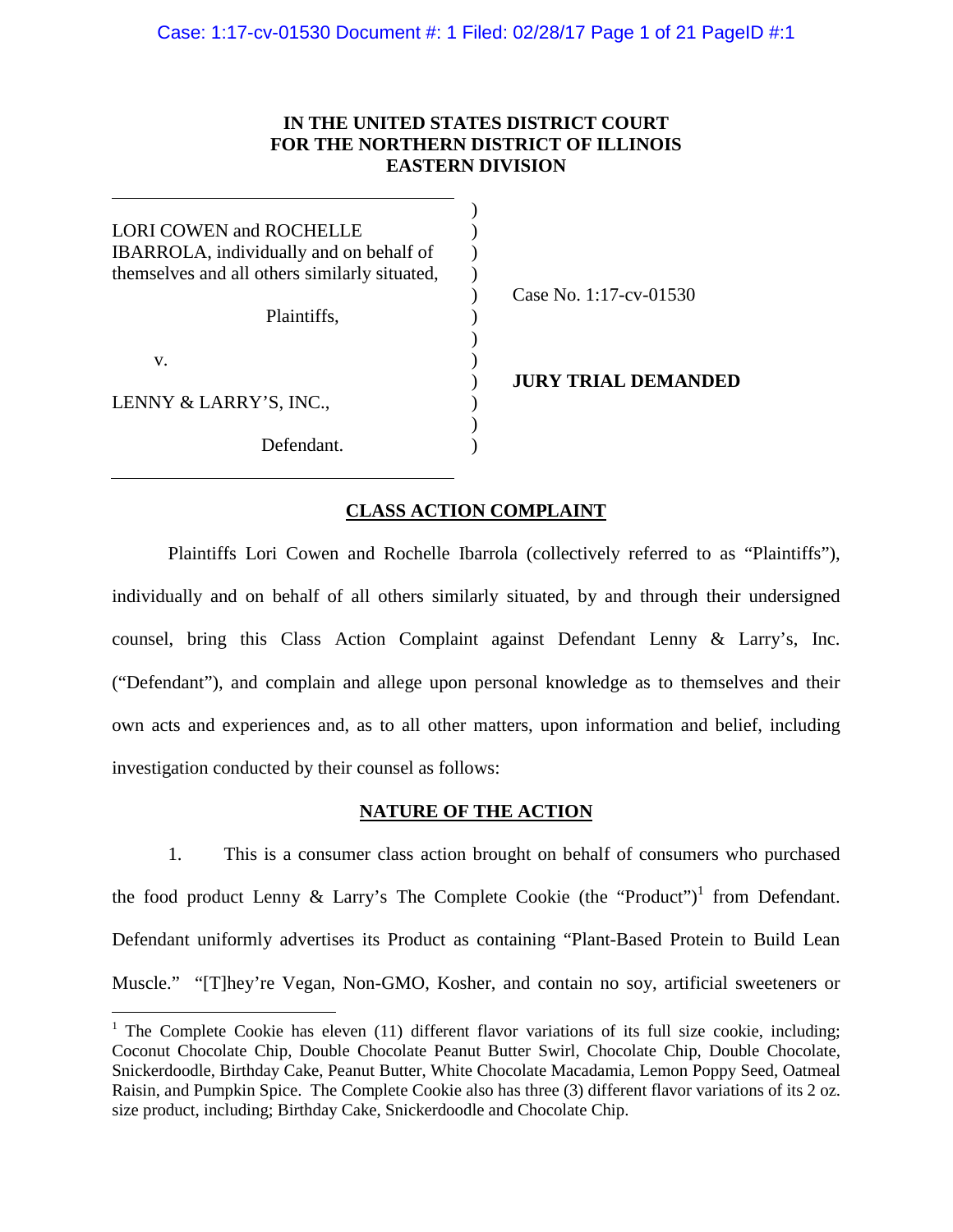### Case: 1:17-cv-01530 Document #: 1 Filed: 02/28/17 Page 2 of 21 PageID #:2

sugar alcohols." The Product is designed and targeted toward active, healthy individuals who are looking for convenient ways to eat healthy.

2. Defendant engaged in unfair and/or deceptive business practices by misrepresenting the nature and quality of the Product on the Product label and as a result Defendant was unjustly enriched.

3. Defendant's unfair and deceptive practices include, inter alia, uniformly formulating and manufacturing a product that does not meet the numerous false and misleading claims on the labels of the Product. These false and misleading claims include, but are not limited to, statements relating to protein content in regard to the percent of daily value, sources and quality of the protein content, and the actual amount of protein in the Product.

4. Further, Defendant does not comply with Federal and parallel State regulations regarding the testing methodology of its protein content and daily value percentage, making the Product's protein content claims false and misleading.

5. Plaintiff and each of the Class Members accordingly suffered an injury in fact caused by the false, fraudulent, unfair, deceptive, and misleading practices set forth herein, and seek compensatory damages and injunctive relief.

### **JURISDICTION AND VENUE**

6. This Court has subject matter jurisdiction over this class action pursuant to 28 U.S.C. § 1332(d). The matter in controversy, exclusive of interest and costs, exceeds the sum or value of \$5,000,000 and is a class action in which some members of the Classes are citizens of States other than the State in which Defendant is incorporated and has its principal place of business.

-2-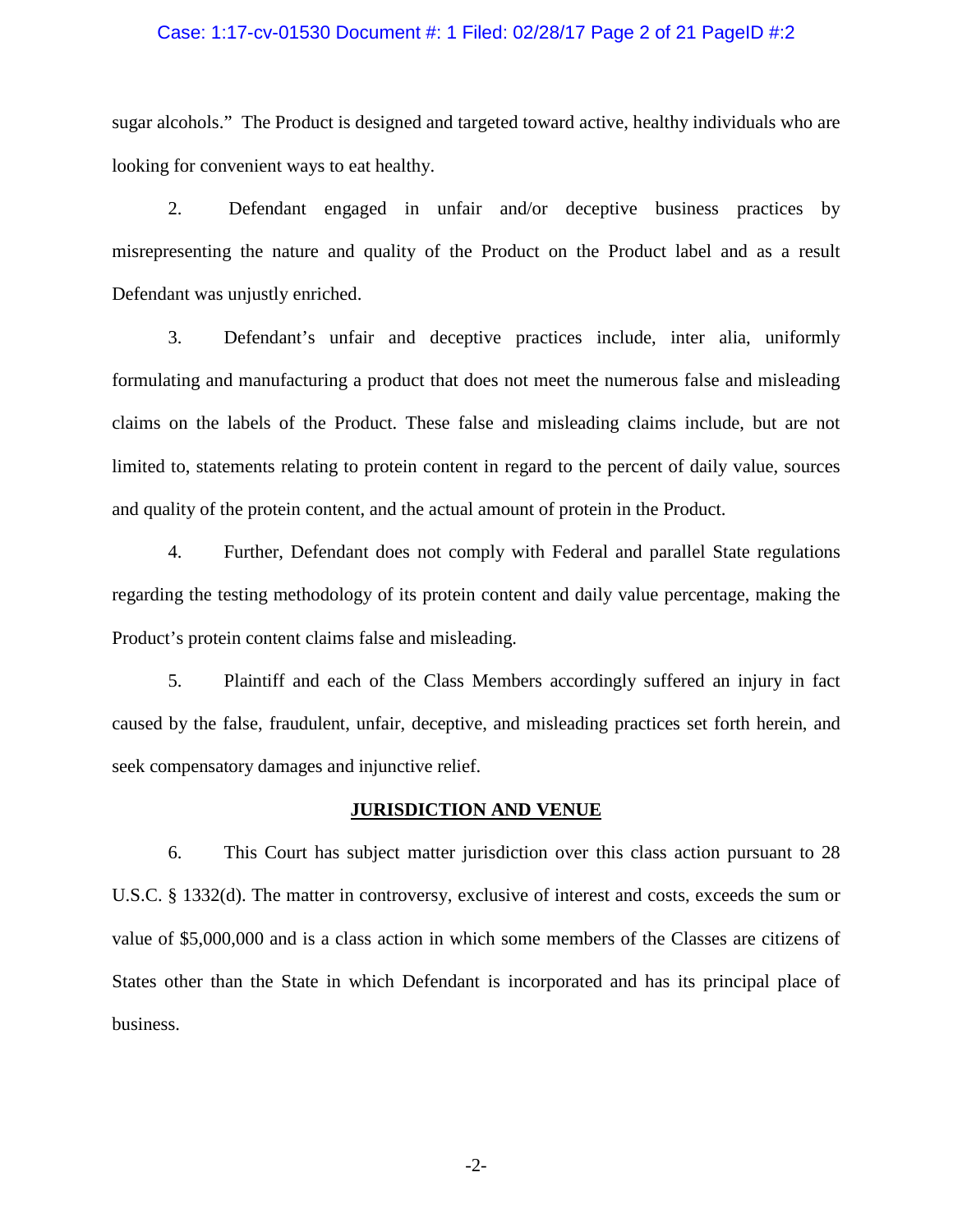### Case: 1:17-cv-01530 Document #: 1 Filed: 02/28/17 Page 3 of 21 PageID #:3

7. Diversity jurisdiction exists because Plaintiffs are citizens of Illinois and Michigan and Defendant is a citizen of California.

8. This Court has personal jurisdiction over Defendant because Defendant conducts business in Illinois. Defendant has marketed, distributed, and sold the Product in Illinois. Defendant has sufficient minimum contacts with this State, and/or sufficiently avails itself to the markets of this state through its sales and marketing within this State to render the exercise of jurisdiction by this Court permissible.

9. In addition to selling the Product in various retail stores and via online retailers, this Court has personal jurisdiction over Defendant because its internet website allows consumers to order and ship the Product anywhere in the United States, including in this District. Defendant conducts business throughout the United States, including in the State of Illinois and in this District.

10. Venue is proper in this District pursuant to 28 U.S.C. § 1391(b)(2) and (c) because a substantial part of the events or omissions giving rise to Plaintiffs' claims occurred in this District. Venue is also proper under 18 U.S.C. § 1965(a) because Defendant transacts substantial business in this District.

### **PARTIES**

11. Plaintiff Lori Cowen is a citizen of the State of Michigan. At all relevant times to this matter, she resided, and continues to reside, in West Bloomfield, Michigan. Plaintiff has purchased the Products numerous times over the past few years from Vitamin Shoppe Store #255, located in Farmington Hills, MI, among other retailers.

-3-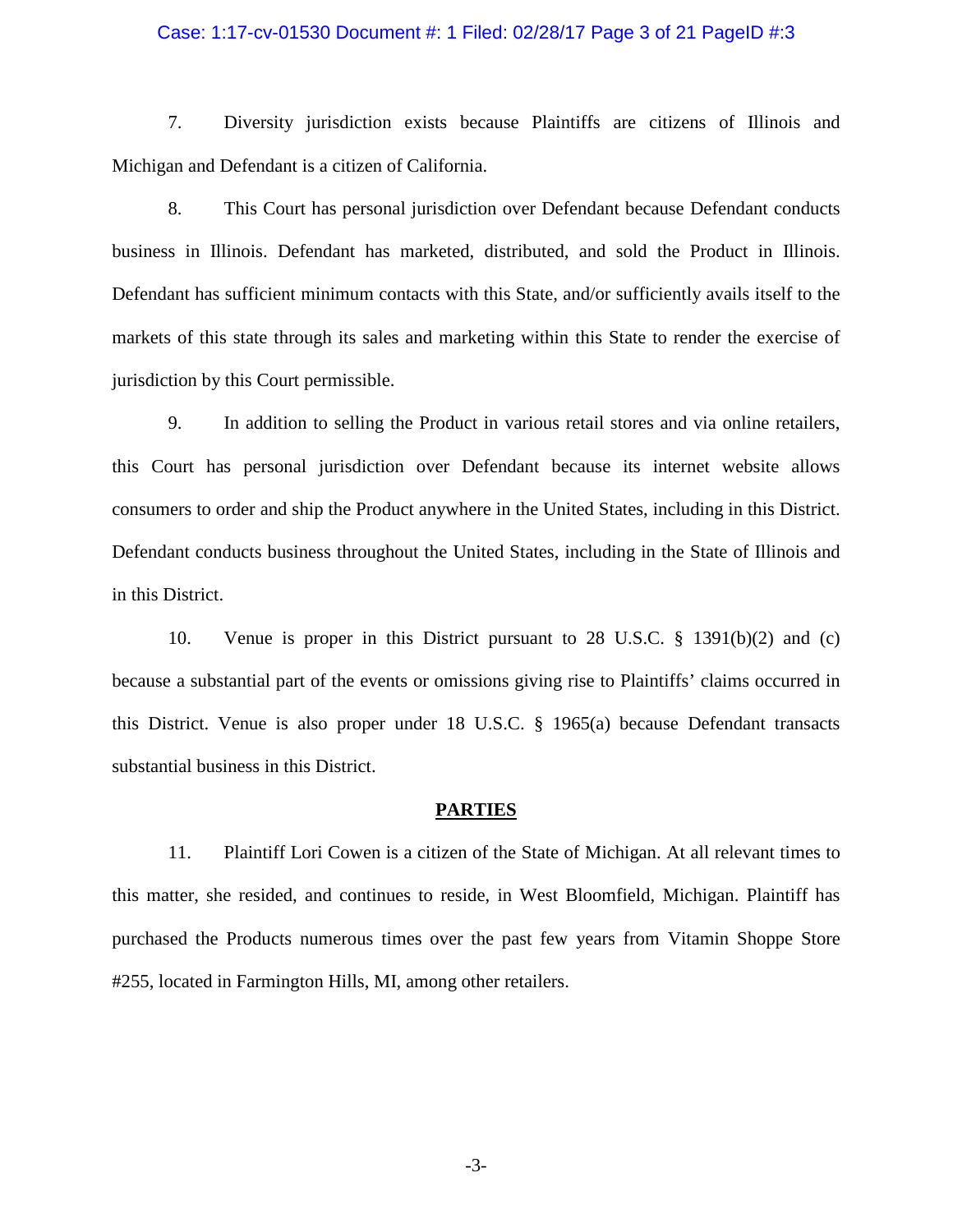### Case: 1:17-cv-01530 Document #: 1 Filed: 02/28/17 Page 4 of 21 PageID #:4

12. Plaintiff Rochelle Ibarrola is a citizen of the State of Illinois. At all relevant times to this matter, she resided, and continues to reside, in Chicago, Illinois. Plaintiff purchased the Products numerous times from her gym XSport Fitness Logan Square in Chicago, Illinois.

13. Defendant Lenny & Larry's, Inc. is a privately-held California corporation with its principal place of business located at 14300 Arminta Street, Panorama City, CA 91402.

### **GENERAL ALLEGATIONS**

14. Defendant manufactures, markets and sells the Product, "The Complete Cookie," on its own retail website and in retail outlets, including health food stores and nutritional supplement stores, throughout the United States, including the States of Illinois and Michigan. The Product is marketed as "quality baked goods that not only taste great, but also contain healthy amounts of beneficial protein." Defendant has positioned the Product in the protein product marketplace, a marketplace that expects sales of protein products in general to grow 62% and reach U.S.  $$7.8$  billion by  $2018.<sup>2</sup>$ 

15. Defendant claims that the Product has "16g of protein … in every 4 oz cookie" and claims that the Product was developed "as a better way to feed your muscles while enjoying something tasty." Indeed, Defendant's website boasts: "Protein is what we're all about! We have spent years perfecting our unique blend of naturally occurring [sic] vegetable proteins ..." and Defendant markets the Product under the slogan "Make protein fun and delicious." Defendant repeats these protein content claims on the Product labeling stating that there are "16g Protein per cookie":

<sup>2</sup> *Consumer Awareness Strengthens Sports Nutrition Market*, NATURAL PRODUCTS INSIDER (Oct. 16, 2014), http://www.naturalproductsinsider.com/News/2014/10/Consumer-Awareness-Strengthens-Sports-Nutrition-M.aspx.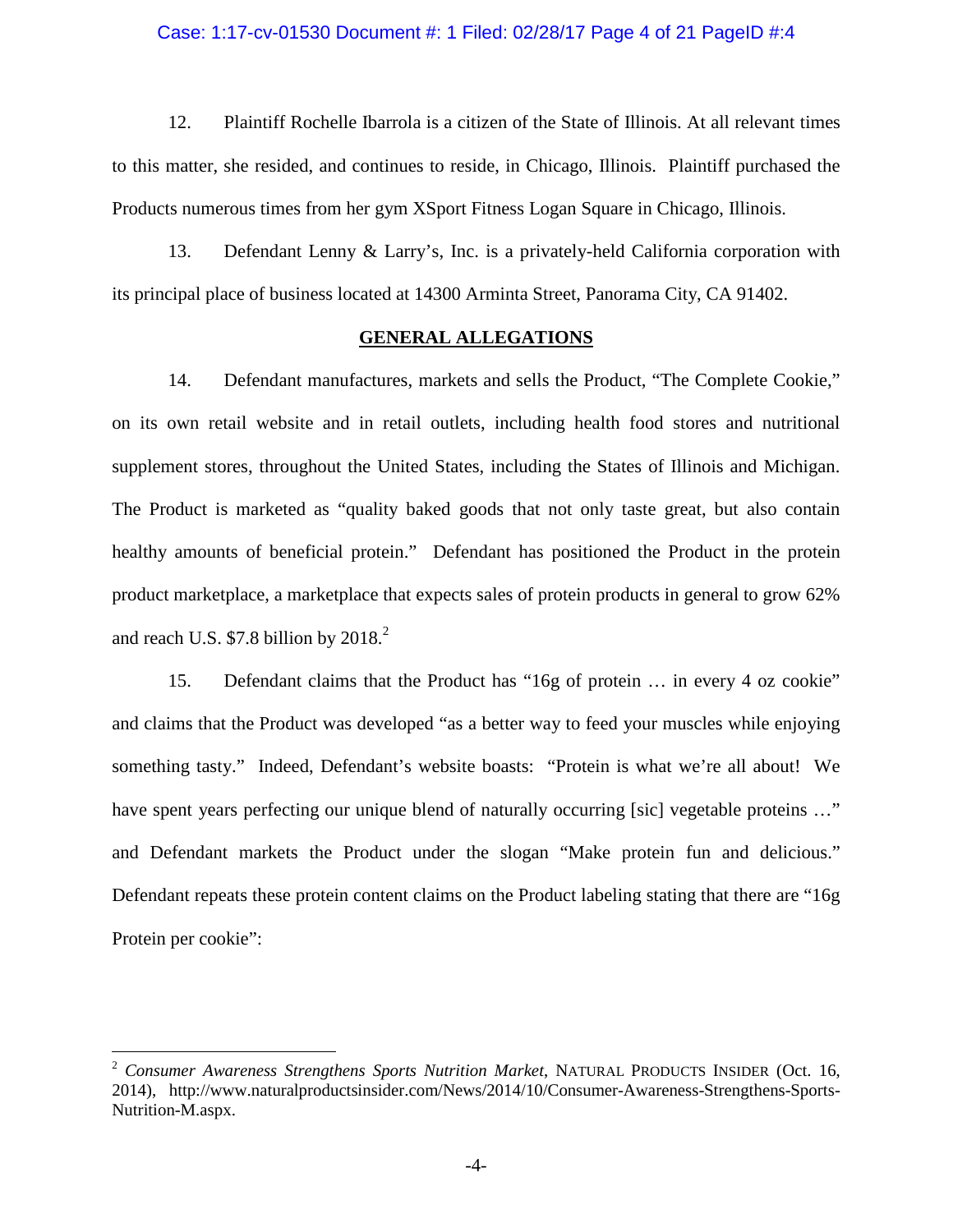

16. These protein content claims are again repeated in the Nutrition Facts section of the Product's label, where Defendant lists the Product as having 8 grams of protein for 2 oz serving (or 16 grams per 4 oz cookie) with 16% daily value ("DV") for protein per each 2 oz serving: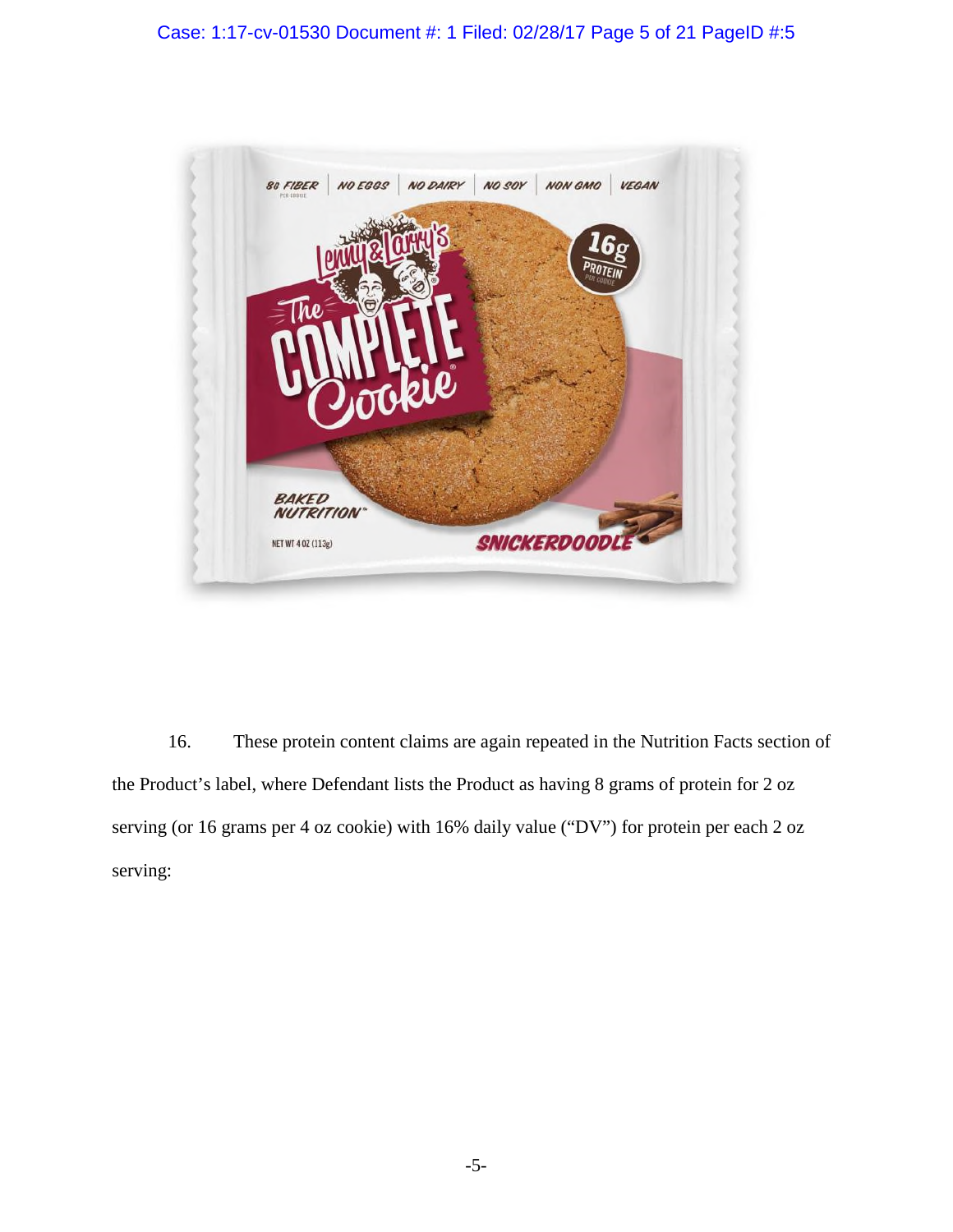| <b>Nutrition Facts</b>                                                                                                                                                                                                                                           | <b>Amount/Serving</b>  | $%DV*$ | <b>Amount/Serving</b>                               | %DV* |
|------------------------------------------------------------------------------------------------------------------------------------------------------------------------------------------------------------------------------------------------------------------|------------------------|--------|-----------------------------------------------------|------|
|                                                                                                                                                                                                                                                                  | <b>Total Fat 4g</b>    | 6%     | Sodium 190mg                                        | 8%   |
| Serv. Size 2.0 oz (56.5g)<br>Servings Per Container 2                                                                                                                                                                                                            | Sat. Fat 0.5g          | 3%     | Total Carb. 27g                                     | 9%   |
| <b>Calories 180</b>                                                                                                                                                                                                                                              | Monounsat. Fat 0.5g    |        | Dietary Fiber 4g                                    | 16%  |
| <b>Calories from Fat 40</b>                                                                                                                                                                                                                                      | Trans Fat 0g           |        | Sugars 15g                                          |      |
|                                                                                                                                                                                                                                                                  |                        |        | Sugar Alcohols 0g                                   |      |
| *Percent Daily Values (DV) are<br>based on a 2,000 calorie diet.                                                                                                                                                                                                 | <b>Cholesterol Omg</b> | 0%     | Protein 8g                                          | 16%  |
|                                                                                                                                                                                                                                                                  |                        |        | Vitamin A 2% . Vitamin C 0% . Calcium 7% . Iron 10% |      |
| INGREDIENTS: (100% VEGAN) ENRICHED WHEAT FLOUR (WHEAT FLOUR [UNBLEACHED], NIACIN, IRON, THIAMINE MONONITRATE, RIBOFLAVIN, FOLIC<br>ACID), CANE SUGAR, PALM MARGARINE (PALM OIL, PALM KERNEL OIL, SUNFLOWER OIL, WATER, SALT, VEGETABLE MONOGLYCERIDES, SUNFLOWER |                        |        |                                                     |      |

LECITHIN, FLAVORING, CITRIC ACID, VITAMIN A PALMITATE, VITAMIN D3), PROTEIN BLEND (PEA PROTEIN ISOLATE, BROWN RICE PROTEIN, WHEAT GLUTEN), OAT FIBER, CHICORY ROOT FIBER, MOLASSES, VANILLA FLAVOR, CINNAMON, SALT, BAKING SODA, FLAXSEED, OREGANO, SUNFLOWER LECITHIN. ALLERGENS: CONTAINS WHEAT. MANUFACTURED IN A FACILITY THAT ALSO PROCESSES PEANUT, TREE NUT, SOY, COCONUT, MILK AND EGG.

(U) D PRODUCT OF USA

DIST BY: LENNY & LARRY'S, INC. LOS ANGELES, CA 91402 · 800.536.6952

17. Defendant's labeling is false and deceptive in a number of respects. As a preliminary matter, Defendant's labels grossly inflate the actual protein content of the Product. Plaintiffs' counsel performed testing on the Product for protein content, and it was determined to be far below the amount of protein claimed on the Product's label. Based on Plaintiff's testing, the Product commonly contains between 4 and 9 grams of protein per 4 oz cookie, far below the 16 grams of protein content claim made by Defendant. In short, Defendant is marketing a high protein cookie that simply doesn't deliver on the promised protein content.

18. Additionally, Defendant's labeling is false and deceptive in that it miscalculates the % DV of protein. The United States Food and Drug Administration (the "FDA") has

-6-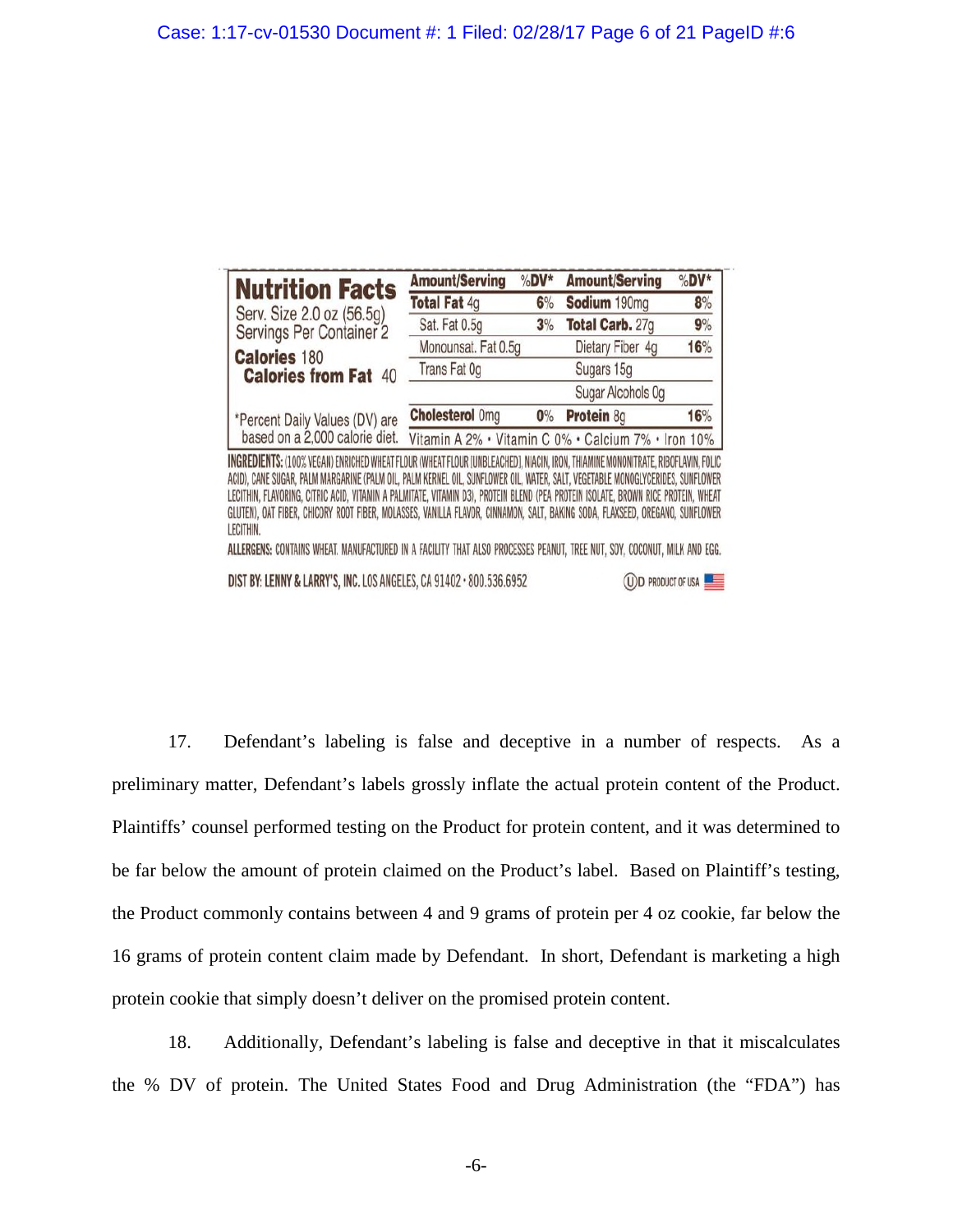### Case: 1:17-cv-01530 Document #: 1 Filed: 02/28/17 Page 7 of 21 PageID #:7

published a food labeling guide that specifically addresses nutrition labeling and protein claims. According to the FDA, "[t]he percent of the DRV is required if a protein claim is made for the product or if the product is represented or purported to be for use by infants or children under 4 years of age."<sup>3</sup> Here, the Product has a protein claim on the label and is required to have the % DV for protein listed in the Nutritional Facts section of the label.

19. According to the Federal Food, Drug and Cosmetic Act ("FDCA"), where a product label states the percent of DV for protein (as it does, here), the label percentage values must be ascertained via a testing methodology known as the Protein Digestibility Amino Acid Corrected Score ("PDCAAS"), which measures the actual **quality** of the protein contained in a product.

20. The PDCAAS has been adopted by the Food and Agriculture Organization of the United Nations and the World Health Organization as the preferred method for the measurement of the protein value in human nutrition, and the calculation formula for the PDCAAS is set forth in the FDCA. The PDCAAS shall be determined by the methods provided in sections 5.4.1, 7.2.1, and 8.00 in "Protein Quality Evaluation, Report of the Joint FAO/WHO Expert Consultation on Protein Quality Evaluation," Rome, 1990. 21 C.F.R. § 101.9(c)(7)(ii).

21. The PDCAAS calculation referenced under the FDCA is:

 $PDCAAS(\%) = \frac{mg \space of \space limiting \space amino \space acid \space in \space 1 \space g \space of \space test \space protein} \times \text{f} \space each \space true \space digital \space (%) \times 100$ 

22. The PDCAAS method does not simply calculate protein content by nitrogen analysis, but instead requires the manufacturer to determine the amount of essential amino acids contained within a product. This testing method ensures that consumers are being informed

<sup>3</sup> *Guidance for Industry: A Food Labeling Guide (7. Nutrition Labeling; Questions G1 through P8)*, U.S. FOOD  $\&$  DRUG ADMINISTRATION,

http://www.fda.gov/Food/GuidanceRegulation/GuidanceDocumentsRegulatoryInformation /LabelingNutrition/ucm064894.htm#declare (last visited September 7, 2016).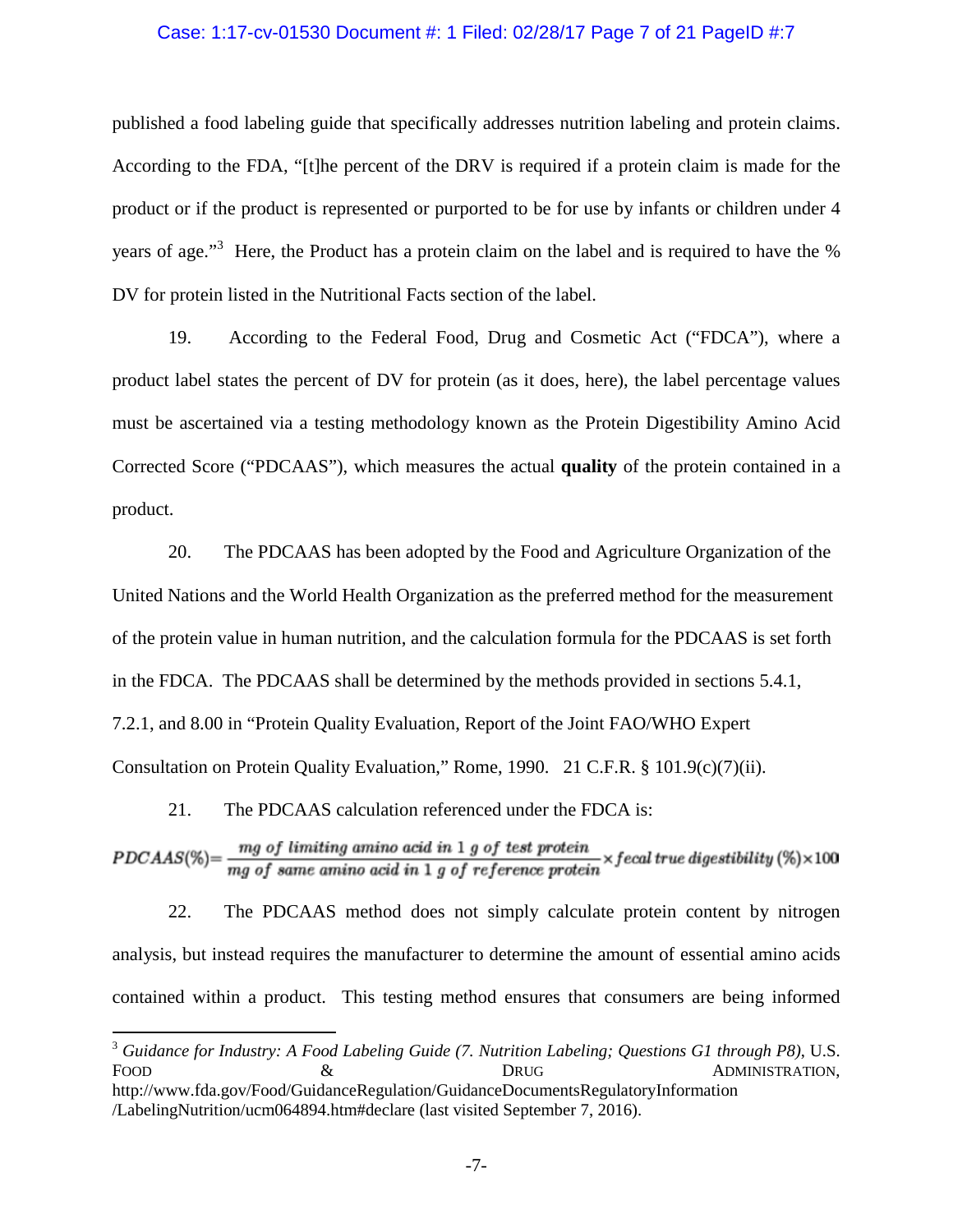### Case: 1:17-cv-01530 Document #: 1 Filed: 02/28/17 Page 8 of 21 PageID #:8

about the "quality" of the protein contained a product. PDCAAS measures protein quality based on human essential amino acid requirements and our ability to digest it. The test protein is compared to a standard amino acid profile and is given a score from 0-1.0, with a score of 1.0 indicating maximum amino acid digestibility. Common protein supplements (whey, casein, and soy) all receive 1.0 scores. Meat and soybeans (0.9), vegetables and other legumes (0.7), and whole wheat and peanuts (0.25-0.55) all provide diminished protein digestibility. The PDCAAS is currently considered the most reliable score of protein quality for human nutrition.<sup>4</sup>

23. As shown above, Defendant's Nutrition Facts section lists the Product as having 16% DV for protein. The 16% DV is based on the 50-gram DV required by the FDCA and the 8-gram per serving protein claim on the Product (8 grams / 50 grams =  $16\%$  DV). 21 C.F.R. §  $101.9(c)(7)(iii)$ .

24. When protein is listed as a percent of the 50-gram DV and expressed as percent of DV, the percent of DV is calculated by correcting the actual amount of protein in grams per serving by multiplying the amount by its amino acid score corrected for protein digestibility, dividing by 50 grams, and converting to a percentage. 21 C.F.R. § 101.9(c)(7)(ii). Defendant, however, simply used the nitrogen testing with a factor of 6.25 to determine the protein content. If Defendant had made no protein content claim on the label of the Product, and if it did not include the percent of DV of protein under the Nutrition Facts section, it could legally use this method. Given that Defendant's Product contains a protein claim on the label and lists protein as the percentage of DV in the Nutrition Facts section, Defendant is thus statutorily obligated under the FDCA to determine the protein content and percent of DV by using the PDCAAS, which it did not.

<sup>4</sup> Pasha Gurevich, *Protein Quality-The 4 Most Important Metrics*, LABDOOR MAGAZINE (May 20, 2014), https://labdoor.com/article/protein-quality-the-4-most-important-metrics.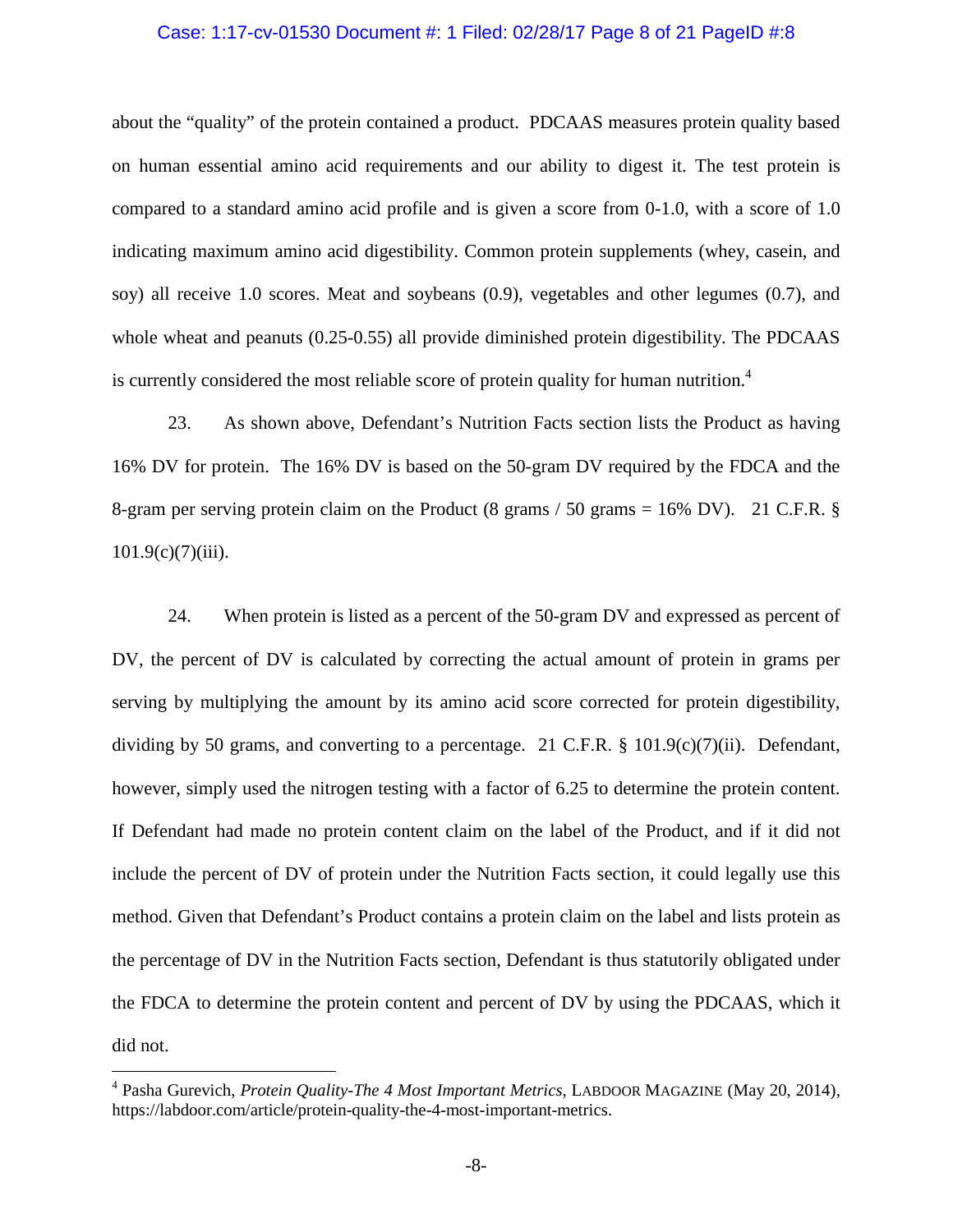### Case: 1:17-cv-01530 Document #: 1 Filed: 02/28/17 Page 9 of 21 PageID #:9

25. Defendant has failed to comply with the section for PDCAAS and determining the protein content making up the percent of DV. Defendant did not test for individual amino acids, and it did not use the proper factors as referred to in the FDCA. Defendant simply took the nitrogen count and then used the factor for whey protein, thereby overstating the percent of DV. Consequently, Defendant is in violation of 21 C.F.R. § 101.9(c)(7)(ii).

26. Also, the ingredients listed under the Product's "Protein Blend" (pea protein, brown rice protein and wheat gluten), have PDCAAS of approximately 0.70, 0.50, and 0.25, respectively.<sup>5</sup> Therefore, even if the protein content was 16 grams per cookie as the Defendant suggests, the percent of DV would be reduced because of the inclusion of a low quality proteins.

27. Because the PDCAAS is used to determine "protein quality," Defendant intentionally miscalculated the PDCAAS for the Product. The Product's label claim "16g Protein" is objectively false because the PDCAAS was not tested for properly by Defendant. Also, given that Defendant's "16g Protein" is a protein content claim, as referenced in 21 C.F.R. § 101.9(c)(7)(i), because it is not based on the PDCAAS, it is false and misleading.

28. Despite having knowledge that miscalculating the percent of DV of protein and under-dosing the protein content is misleading to consumers, Defendant continues to advertise, distribute, label, manufacture, market, and sell the Product in a misleading and deceptive manner in order to increase its sales and maximize its profits.

29. Thus, Defendant's consumers pay an inflated price for the Product, which delivers less actual and quality protein than they reasonably expect to receive.

<sup>5</sup> *See* Hoffman, Jay R.; Falvo, Michael J. (2004). "Protein – Which is Best" (PDF). *Journal of Sports Science and Medicine*. 3 (3): 118–30; *see also* Suárez López MM, Kizlansky A, López LB (2006). "[Assessment of protein quality in foods by calculating the amino acids score corrected by digestibility]". *Nutrición Hospitalaria* (in Spanish). 21 (1): 47–51. PMID 16562812.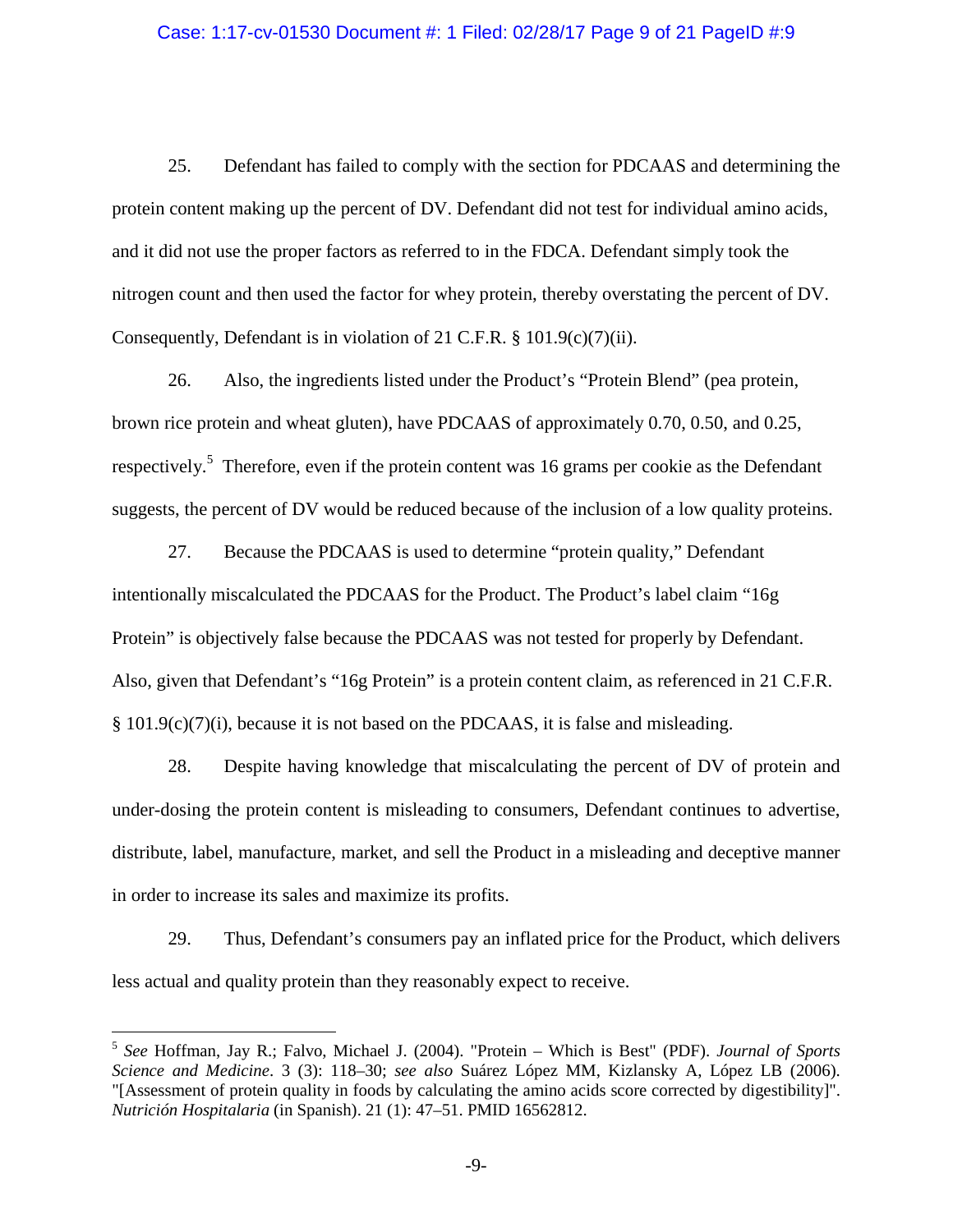### Case: 1:17-cv-01530 Document #: 1 Filed: 02/28/17 Page 10 of 21 PageID #:10

30. Defendant's false, deceptive and misleading label statements violate 21 U.S.C. §  $343(a)(1)$  and the so-called "little FDCA" statutes adopted by many states,<sup>6</sup> which deem food misbranded when "its labeling is false or misleading in any particular."

31. Defendant's false, deceptive and misleading label statements are unlawful under State Unfair and Deceptive Acts and Practices Statutes and/or Consumer Protection Acts, which prohibit unfair, deceptive or unconscionable acts in the conduct of trade or commerce.

32. Under the Illinois Food, Drug and Cosmetic Act, Illinois has expressly adopted the federal food labeling requirements as its own and has indicated that "[a] federal regulation automatically adopted pursuant to this Act takes effect in this State on the date it becomes effective as a Federal regulation." 410 ILCS 620/21(j). Thus, a violation of federal food labeling laws is an independent violation of Illinois law and actionable as such.

33. Further, as explained above, Defendant's claims are misleading to consumers in violation of 21 U.S.C. § 343, which states, "[a] food shall be deemed to be misbranded—If (1) its labeling is false or misleading in any particular."

34. Similar to the FDCA, Michigan prohibits the misbranding of food through the Food Law Act 92 of 2000 § 289.1101, *et seq*. Michigan's Food Law Act provides that food is misbranded "if its labeling is false or misleading in any particular" and explicitly incorporates by reference, "[a]ll food labeling regulations and any amendments to those regulations adopted pursuant to the FDCA." *Id*.

35. Also, the Illinois Compiled Statutes have incorporated the exact language of the FDCA by expressly stating, "[a] food is misbranded - (a) If its labeling is false or misleading in any particular." 410 ILCS 620/11.

<sup>6</sup> *See, e.g.*, 410 ILCS 620/11.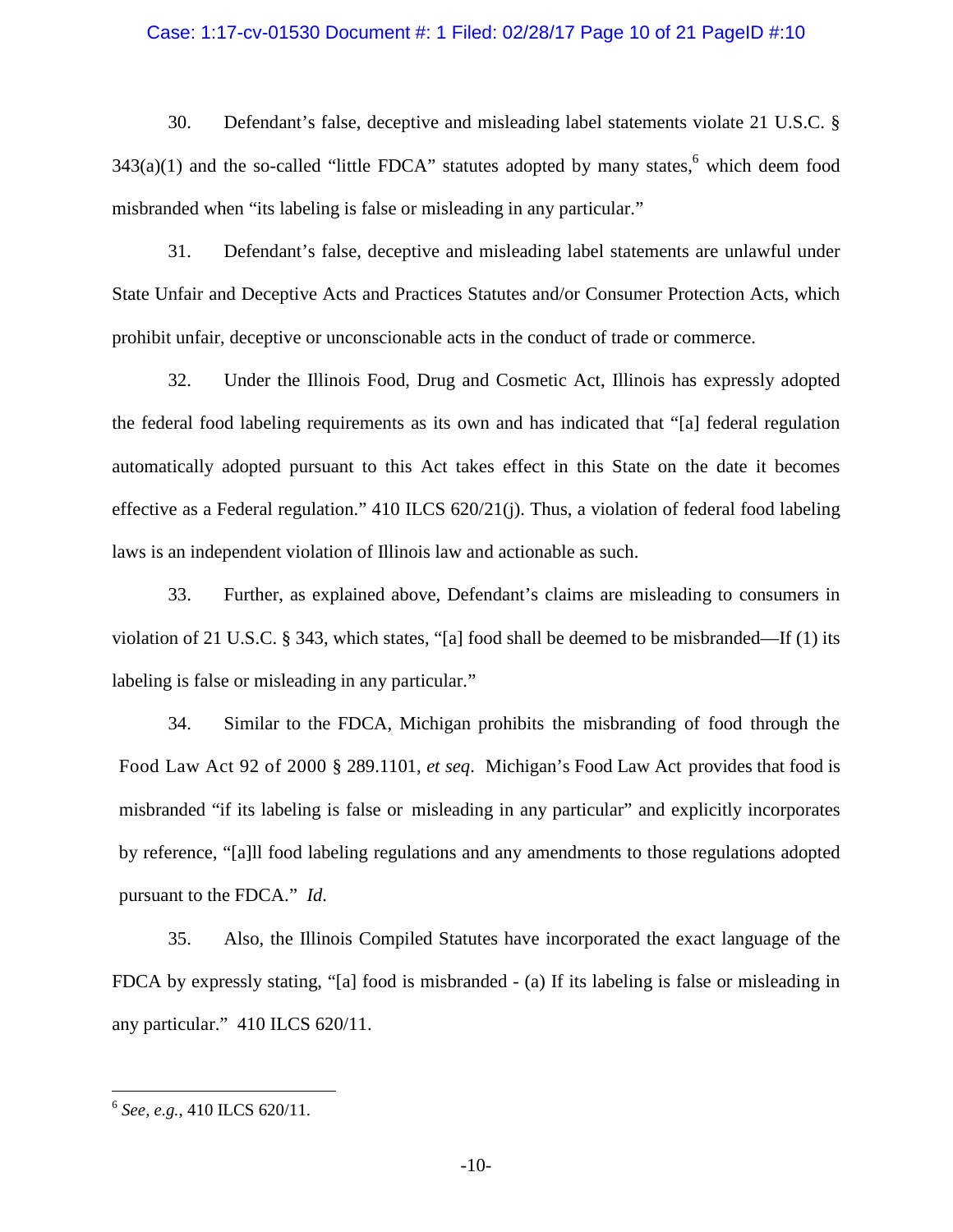## Case: 1:17-cv-01530 Document #: 1 Filed: 02/28/17 Page 11 of 21 PageID #:11

36. The introduction of misbranded food into interstate commerce is prohibited under

the FDCA and all state parallel statutes cited in this Class Action Complaint.

37. Also, the Illinois Consumer Fraud and Deceptive Business Practices Act protects

consumers when purchasing products, including Defendant's Product, and provides,

Unfair methods of competition and unfair or deceptive acts or practices, including but not limited to the use or employment of any deception fraud, false pretense, false promise, misrepresentation or the concealment, suppression or omission of any material fact, with intent that others rely upon the concealment, suppression or omission of such material fact . . . .

815 ILCS 505/2.

38. Defendant intended for Plaintiffs and the other Class Members to be misled.

39. Defendant's misleading and deceptive practices proximately caused harm to the Plaintiffs and the Classes.

# **CLASS ACTION ALLEGATIONS**

40. Plaintiffs bring this class action lawsuit on behalf of themselves and proposed

Classes of similarly situated persons, pursuant to Rule 23(b)(2) and (b)(3) of the Federal Rules of

Civil Procedure.

41. Plaintiffs seek certification of the following Classes:

**National Class:** All persons in the United States who purchased the Product.

**Consumer Fraud Multi-State Class:** All persons in the States of California, Florida, Illinois, Massachusetts, Minnesota, Missouri, New Jersey, New York, and Washington who purchased the Products.<sup>7</sup>

<sup>7</sup> The States in the Consumer Fraud Multi-State Class are limited to those States with similar consumer fraud laws under the facts of this case: California (Cal. Civ. Code § 1750, Cal. Bus. & Prof. Code § 17200, *et seq*.); Florida (Fla. Stat. § 501.201, *et seq*.); Illinois (815 ILCS 505/1, *et seq*.); Massachusetts (Mass. Gen. Laws Ch. 93A, *et seq*.); Michigan (Mich. Comp. Laws § 445.901, *et seq*.); Minnesota (Minn. Stat. § 325F.67, *et seq*.); Missouri (Mo. Rev. Stat. 407.010, *et seq*.); New Jersey (N.J. Stat. § 56:8-1, *et seq*.); New York (N.Y. Gen. Bus. Law § 349, *et seq*.); and Washington (Wash Rev. Code § 19.86.010, *et seq*.).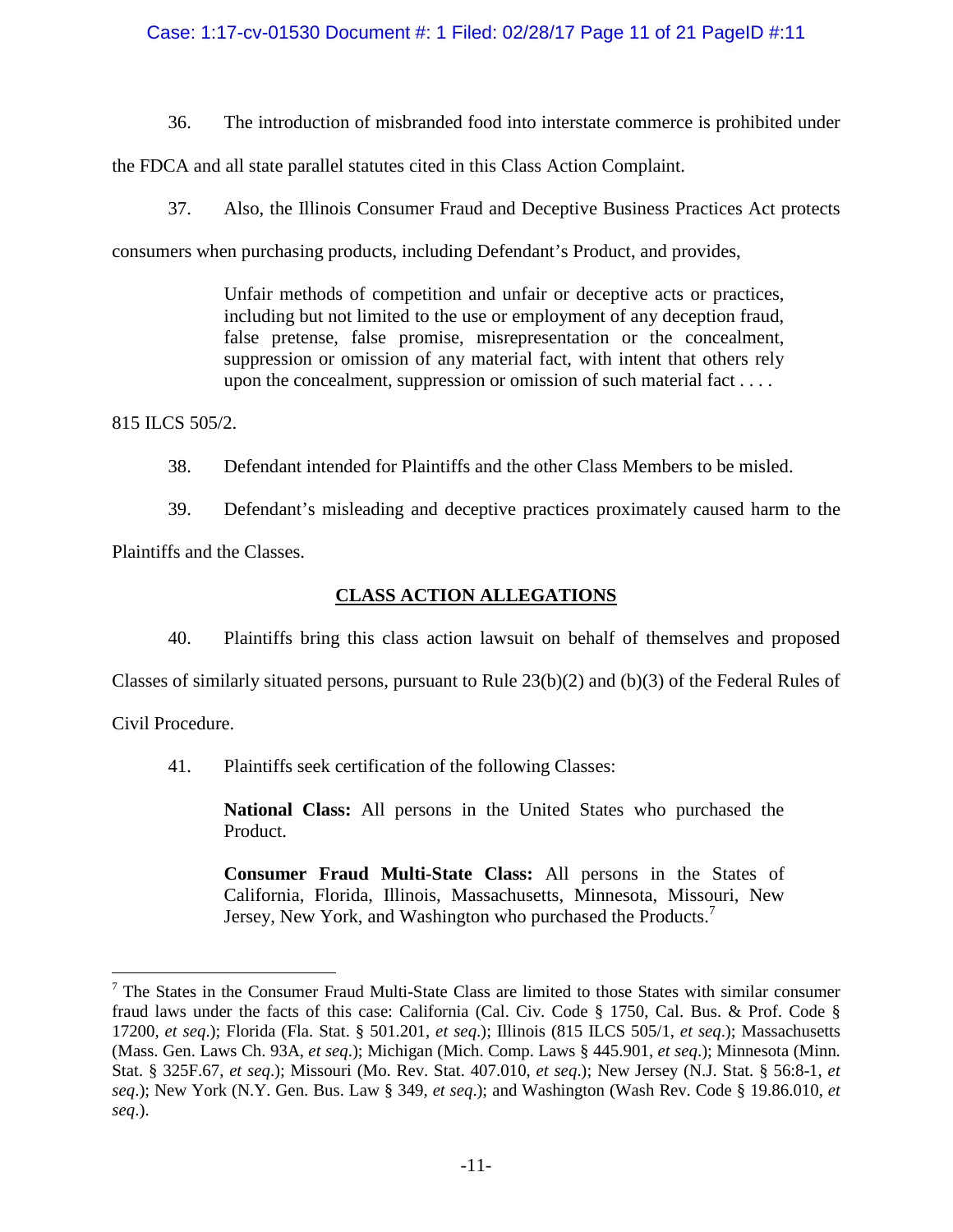### Case: 1:17-cv-01530 Document #: 1 Filed: 02/28/17 Page 12 of 21 PageID #:12

**Illinois Subclass:** All persons in the State of Illinois who purchased the Product.

**Michigan Subclass:** All persons in the State of Michigan who purchased the Product.

Excluded from the Classes are Defendant and its affiliates, parents, subsidiaries, employees, officers, agents, and directors. Also excluded are any judicial officers presiding over this matter and the members of their immediate families and judicial staff.

42. Certification of Plaintiffs' claims for class-wide treatment is appropriate because Plaintiffs can prove the elements of their claims on a class-wide basis using the same evidence as would be used to prove those elements in individual actions alleging the same claims.

43. **Numerosity – Federal Rule of Civil Procedure 23(a)(1).** The members of the Classes are so numerous that individual joinder of all Class Members is impracticable. On information and belief, Class Members number in the thousands to hundreds of thousands. The precise number or identification of members of the Classes are presently unknown to Plaintiffs, but may be ascertained from Defendant's books and records as Defendant sells directly to some Class members, and the books and records of the Defendant's retail partners. Class Members may be notified of the pendency of this action by recognized, Court-approved notice dissemination methods, which may include U.S. mail, electronic mail, Internet postings, and/or published notice.

44. **Commonality and Predominance – Federal Rule of Civil Procedure 23(a)(2) and 23(b)(3).** Common questions of law and fact exist as to all members of the Classes, which predominate over any questions affecting individual members of the Classes. These common questions of law or fact include, but are not limited to, the following:

a) The true nature of the protein content in the Product;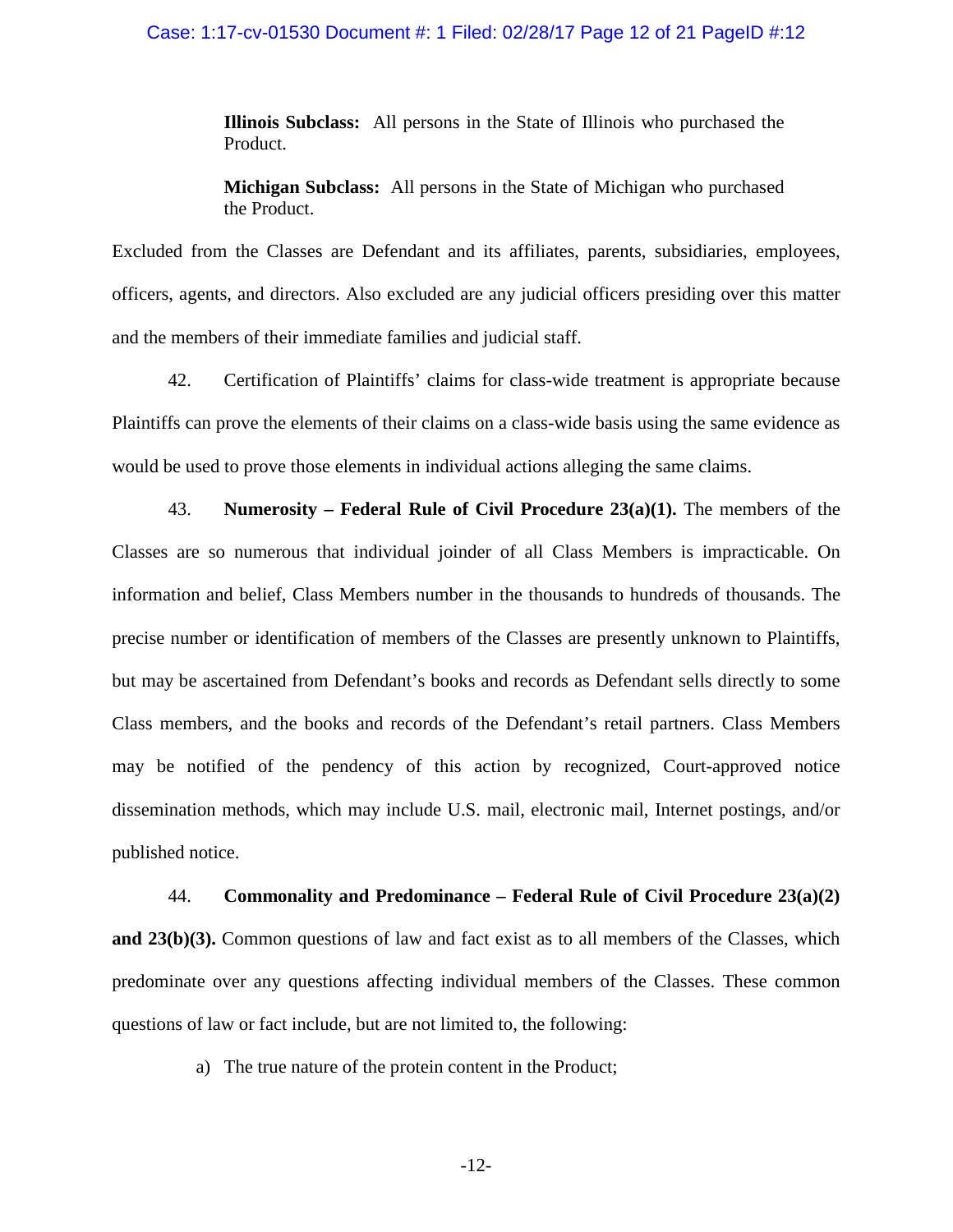- b) Whether the marketing, advertising, packaging, labeling, and other promotional materials for the Product are deceptive;
- c) Whether Defendant's actions violate the State consumer fraud statutes invoked herein;
- d) Whether Defendant breached an implied warranty to the Plaintiffs and Class Members.
- e) Whether Defendant was unjustly enriched at the expense of the Plaintiffs and Class Members.

45. Defendant engaged in a common course of conduct giving rise to the legal rights sought to be enforced by Plaintiffs, on behalf of themselves and the other Class members. Similar or identical statutory and common law violations, business practices, and injuries are involved. Individual questions, if any, pale by comparison, in both quality and quantity, to the numerous common questions that dominate this action.

46. **Typicality – Federal Rule of Civil Procedure 23(a)(3).** Plaintiffs' claims are typical of the claims of the other members of the Classes because, among other things, all such claims arise out of the same wrongful course of conduct engaged in by Defendant in violation of law as complained of herein. Further, the damages of each member of the Classes were caused directly by Defendant's wrongful conduct in violation of the law as alleged herein.

47. **Adequacy of Representation – Federal Rule of Civil Procedure 23(a)(4).** Plaintiffs are adequate representatives of the Classes because they are members of the Classes and their interests do not conflict with the interests of the other members of the Classes they seek to represent. Plaintiffs have also retained counsel competent and experienced in complex commercial and class action litigation. Plaintiffs and their counsel intend to prosecute this action vigorously for the benefit of all members of the Classes. Accordingly, the interests of the members of the Classes will be fairly and adequately protected by Plaintiffs and their counsel.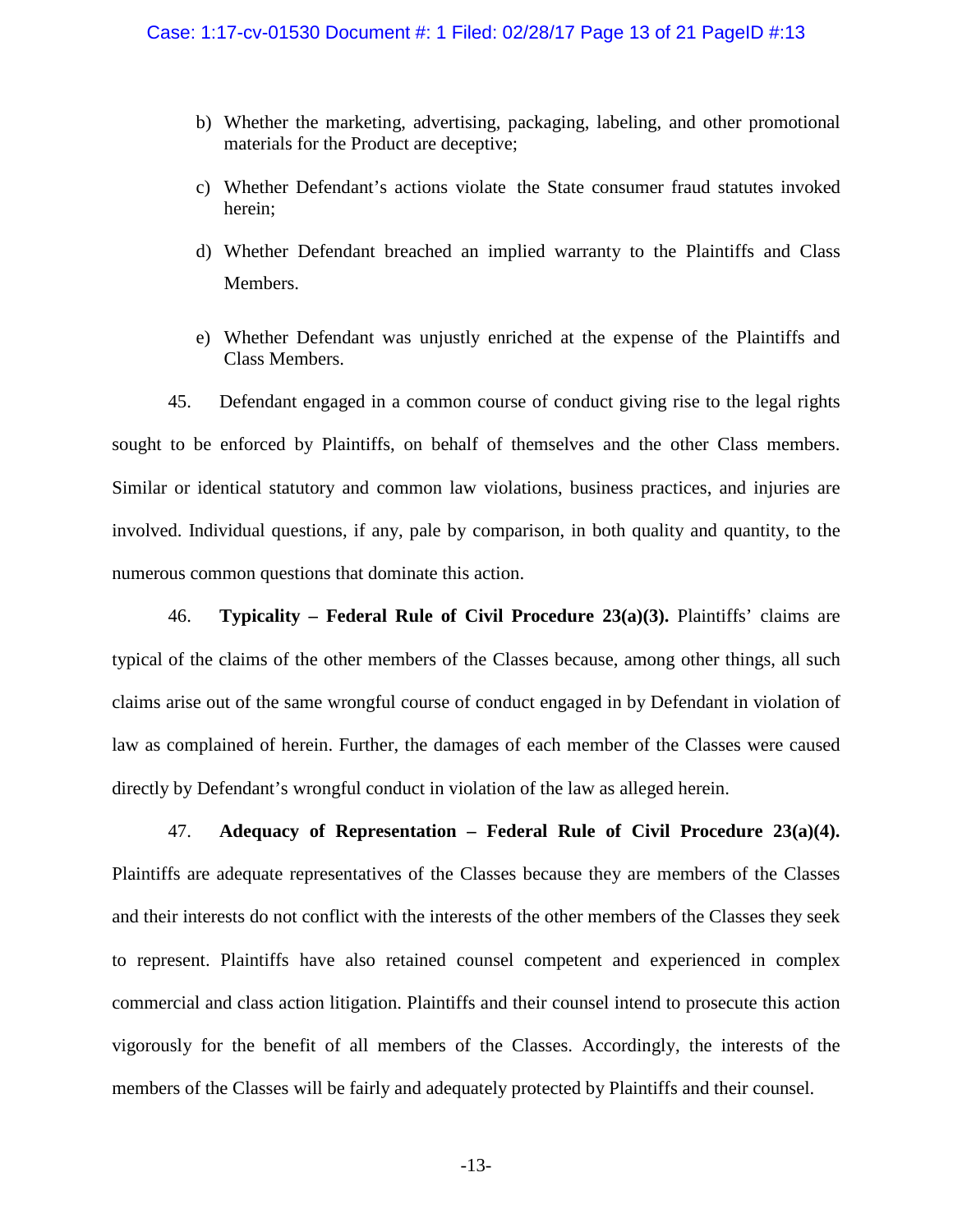### Case: 1:17-cv-01530 Document #: 1 Filed: 02/28/17 Page 14 of 21 PageID #:14

48. **Declaratory and Injunctive Relief – Federal Rule of Civil Procedure 23(b)(2).** Defendant has acted or refused to act on grounds generally applicable to Plaintiffs and the other members of the Classes, thereby making appropriate final injunctive relief and declaratory relief, as described below, with respect to the members of the Classes as a whole.

49. **Superiority – Federal Rule of Civil Procedure 23(b)(3).** A class action is superior to any other available means for the fair and efficient adjudication of this controversy, and no unusual difficulties are likely to be encountered in the management of this class action. The damages or other financial detriment suffered by Plaintiffs and the other members of the Classes are relatively small compared to the burden and expense that would be required to individually litigate their claims against Defendant, so it would be impracticable for members of the Classes to individually seek redress for Defendant's wrongful conduct. Even if members of the Classes could afford individual litigation, the court system could not. Individualized litigation creates a potential for inconsistent or contradictory judgments, and increases the delay and expense to all parties and the court system. By contrast, the class action device presents far fewer management difficulties, and provides the benefits of single adjudication, economy of scale, and comprehensive supervision by a single court.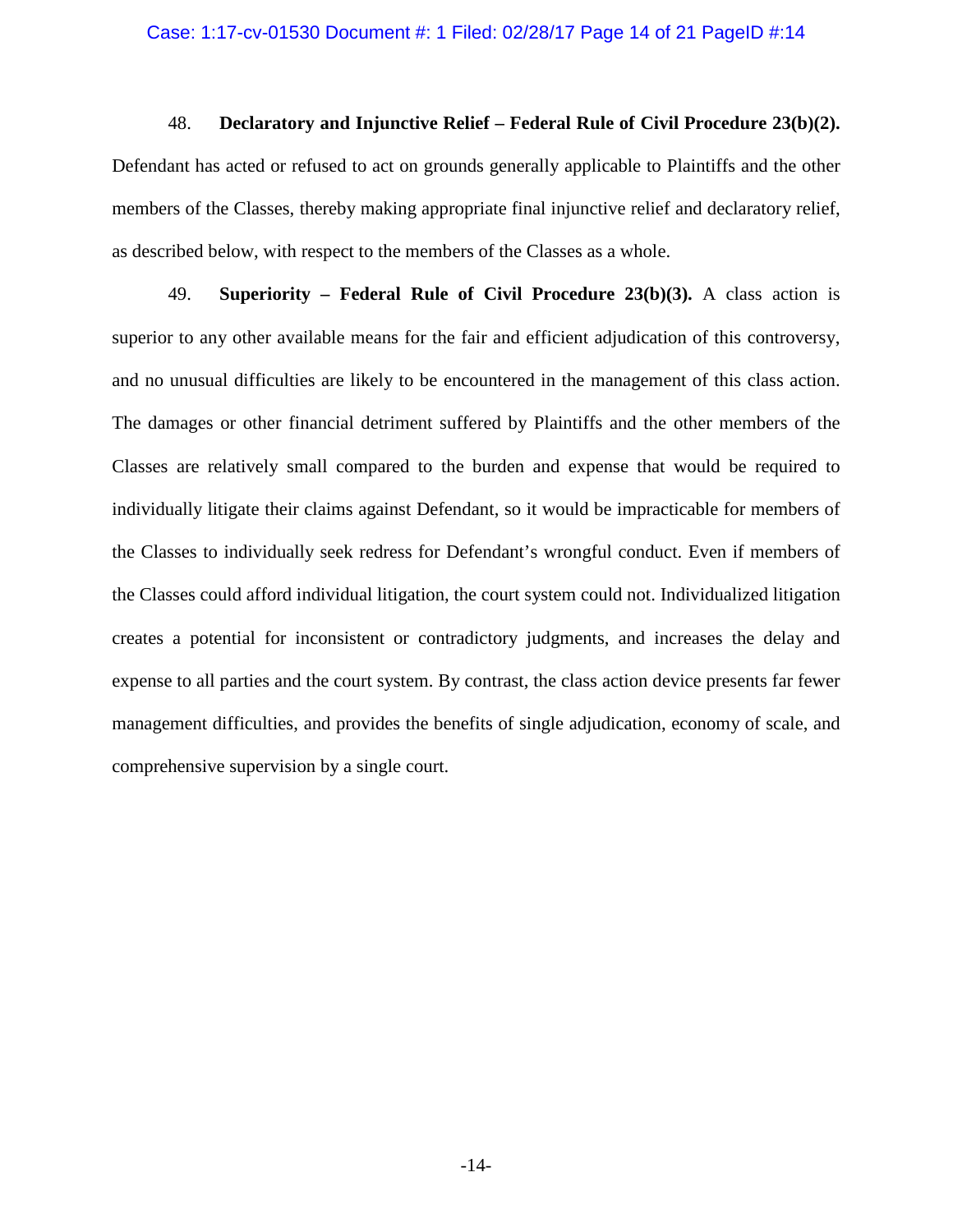# **CAUSES OF ACTION**

## **FIRST CLAIM FOR RELIEF Violation of State Consumer Fraud Acts** (On Behalf of the Consumer Fraud Multi-State Class<sup>8</sup>)

50. Plaintiffs incorporates the foregoing paragraphs as if fully set forth herein.

51. The Consumer Fraud Acts of the States in the Consumer Fraud Multi-State Class prohibit the use of unfair or deceptive business practices in the conduct of trade or commerce.

52. Defendant intended that Plaintiffs and each of the other members of the Consumer

Fraud Multi-State Class would rely upon their deceptive conduct, and a reasonable person would

in fact be misled by their deceptive conduct.

53. As a result of the Defendant's use or employment of unfair or deceptive acts or

business practices, Plaintiffs and each of the other members of the Consumer Fraud Multi-State

Class have sustained damages in an amount to be proven at trial.

54. In addition, Defendant's conduct showed malice, motive, and the reckless disregard of the truth such that an award of punitive damages is appropriate.

## **SECOND CLAIM FOR RELIEF**

## **Violation of Illinois Consumer Fraud and Deceptive Business Practices Act (In the Alternative to the First Claim for Relief and On Behalf of the Illinois Subclass)**

55. Plaintiff Ibarrola incorporates the foregoing paragraphs as if fully set forth herein.

<sup>&</sup>lt;sup>8</sup> The States in the Consumer Fraud Multi-State Class are limited to those States with similar consumer fraud laws under the facts of this case: California (Cal. Civ. Code § 1750, Cal. Bus. & Prof. Code § 17200, *et seq*.); Florida (Fla. Stat. § 501.201, *et seq*.); Illinois (815 ILCS 505/1, *et seq*.); Massachusetts (Mass. Gen. Laws Ch. 93A, *et seq*.); Michigan (Mich. Comp. Laws § 445.901, *et seq*.); Minnesota (Minn. Stat. § 325F.67, *et seq*.); Missouri (Mo. Rev. Stat. 407.010, *et seq*.); New Jersey (N.J. Stat. § 56:8-1, *et seq*.); New York (N.Y. Gen. Bus. Law § 349, *et seq*.); and Washington (Wash Rev. Code § 19.86.010, *et seq*.).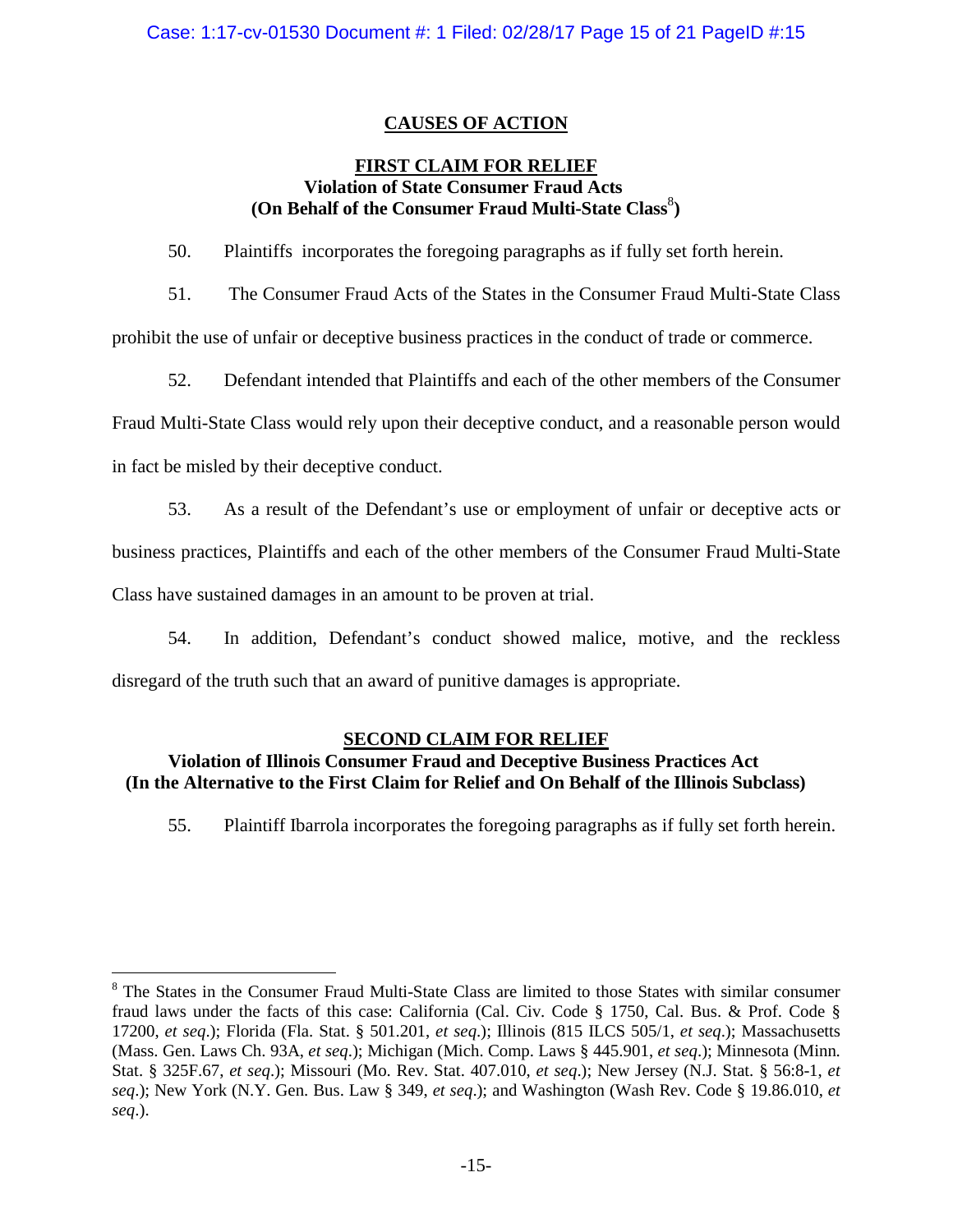#### Case: 1:17-cv-01530 Document #: 1 Filed: 02/28/17 Page 16 of 21 PageID #:16

56. The Illinois Consumer Fraud and Deceptive Business Practices Act (the "ICFA"), 815 ILCS 505/1, *et seq.*, prohibits the use of unfair or deceptive business practices in the conduct of trade or commerce. The ICFA is to be liberally construed to effectuate its purpose.

57. Defendant intended that Plaintiff Ibarrola and each of the other members of the Illinois Subclass would rely upon their deceptive conduct, and a reasonable person would in fact be misled by this deceptive conduct.

58. As a result of the Defendant's use or employment of unfair or deceptive acts or business practices, Plaintiff Ibarrola and each of the other members of the Illinois Subclass have sustained damages in an amount to be proven at trial.

59. Had Defendant disclosed the true quality of its Product, Plaintiff Ibarrola and the other class members would not have purchased the Product, or would have paid substantially less for the Product.

60. In addition, Defendant's conduct showed malice, motive, and the reckless disregard of the truth such that an award of punitive damages is appropriate*.*

# **THIRD CLAIM FOR RELIEF**

## **Violation of the Michigan Consumer Fraud Act (In the Alternative to Count I and On Behalf of the Michigan Subclass)**

61. Plaintiff Cowen incorporates the foregoing paragraphs as if fully set forth herein.

62. Plaintiff Cowen and each of the members of the Michigan Subclass acted as consumers, purchasing the Product for personal, family or household purposes.

63. The Product qualifies as a "good" under Michigan's Consumer Protection Act. Further, Plaintiff Cowen's and the members of the Michigan Subclass' purchases of the Product constitutes a "trade and commerce" under the Act.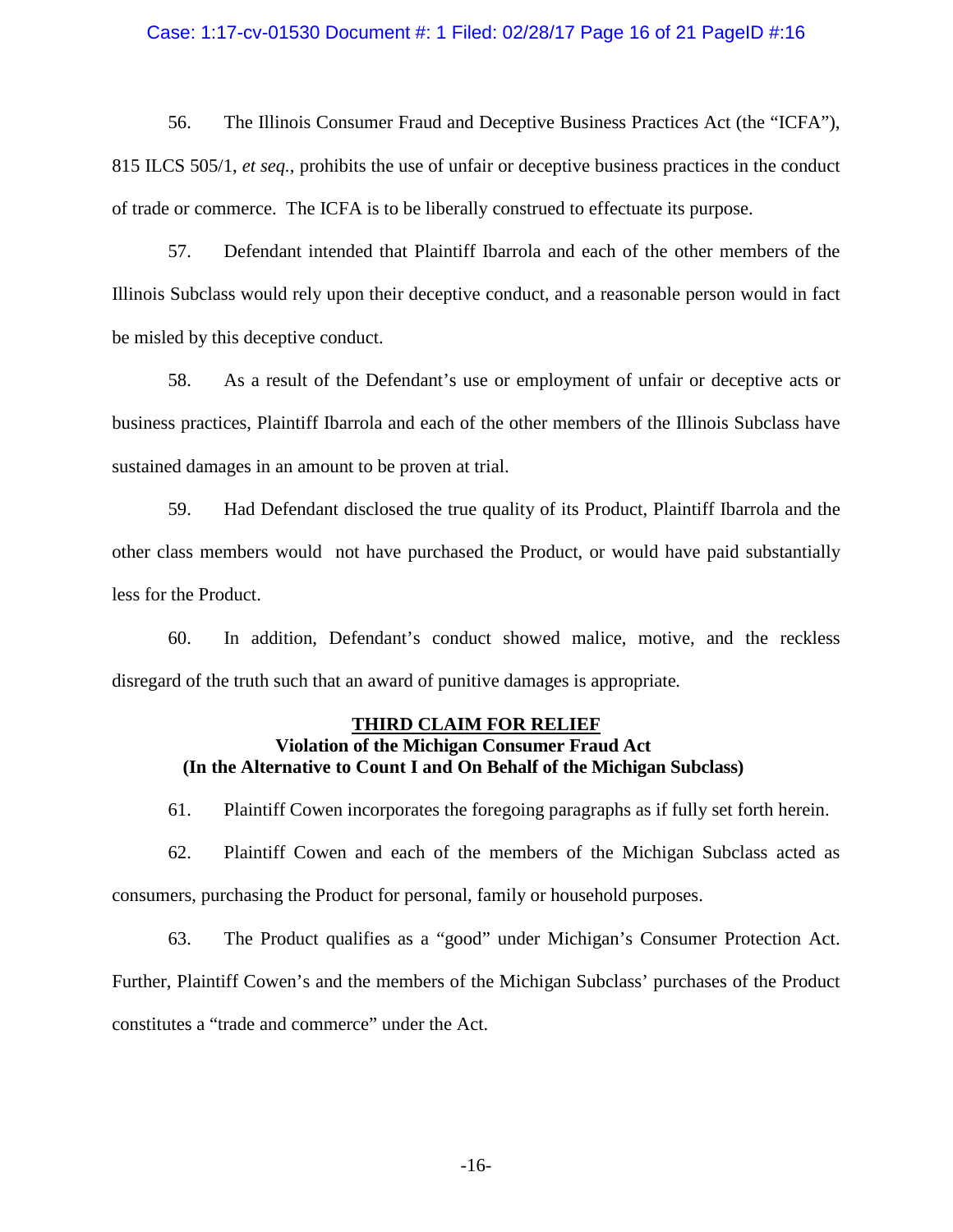### Case: 1:17-cv-01530 Document #: 1 Filed: 02/28/17 Page 17 of 21 PageID #:17

64. Defendant, in connection with the sale of the Product, engaged in deceptive, unconscionable, unfair, fraudulent and misleading commercial practices.

65. Defendant concealed, suppressed, or omitted material facts with the intent that Plaintiff Cowen and Class members rely upon such concealment, suppression or omissions. Defendant's objectively deceptive conduct had the capacity to deceive reasonable consumers under the circumstances.

66. Defendant's general course of conduct impacted the public because the acts were part of a generalized course of conduct affecting numerous consumers.

67. Defendant's conduct, which included deception, fraud, false pretenses, false promises, misrepresentations, and the knowing concealment, suppression, or omission of material facts, caused the resulted injury in fact and an ascertainable loss of money or property to Plaintiff Cowen and Class members. The resulting injury to Plaintiff Cowen and the members of the Michigan Subclass was reasonably foreseeable by Defendant.

68. Plaintiff Cowen, on behalf of herself and other members of the Michigan Subclass, seek to recover the damages suffered, including actual and punitive damages, restitution of all monies wrongfully acquired by Defendant as a result of this misconduct, injunctive and declaratory relief, attorney fees, costs of suit, and other non-monetary relief as appropriate.

69. Based on Defendant's acts stated herein, the Defendant is in violation of the Michigan Consumer Protection Act, M.C.L. § 445.901, *et seq*.

### **FOURTH CLAIM FOR RELIEF Breach of Implied Warranty (On Behalf of the National Class and the Illinois and Michigan Subclasses)**

70. Plaintiffs incorporate the foregoing paragraphs as if fully set forth herein.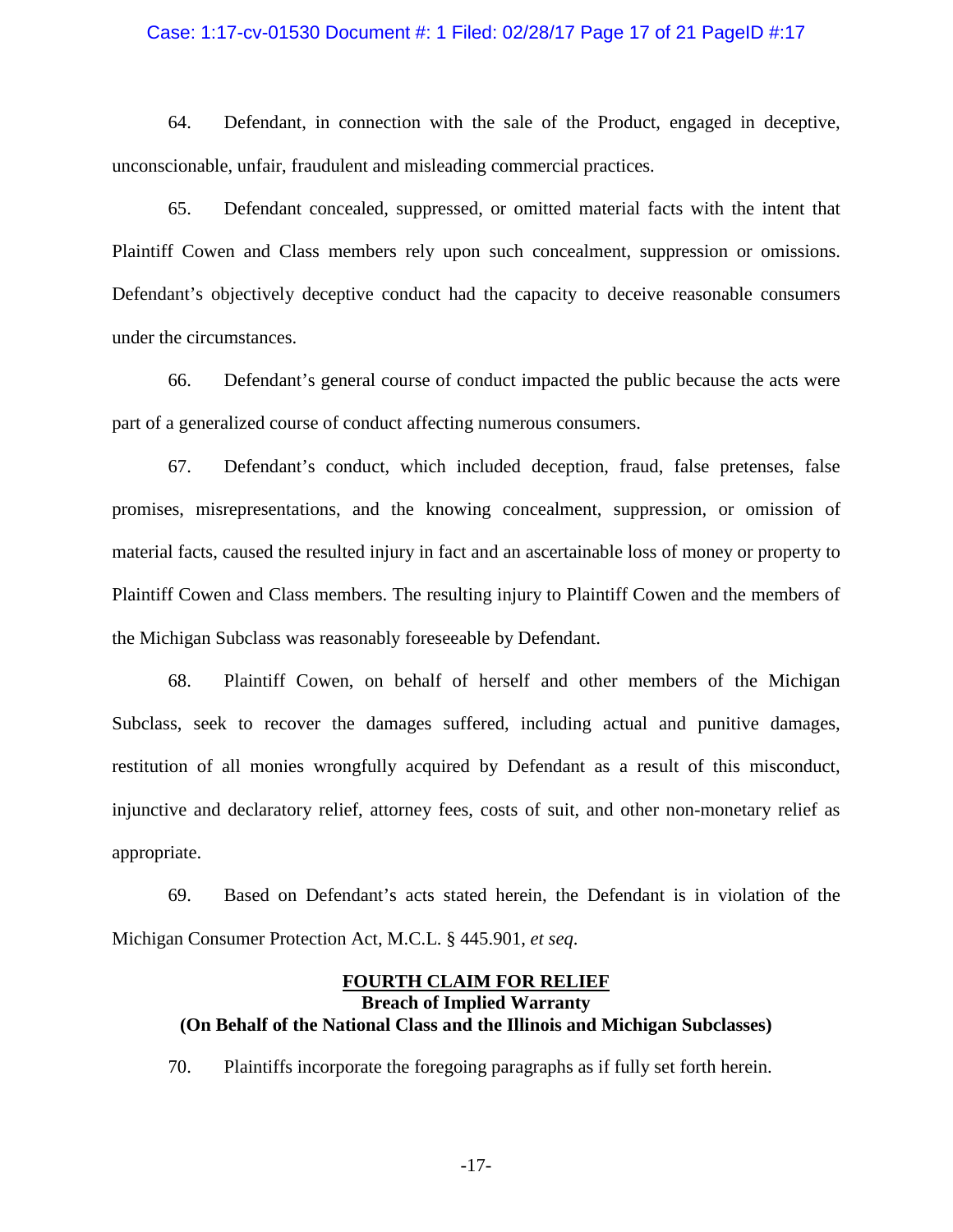### Case: 1:17-cv-01530 Document #: 1 Filed: 02/28/17 Page 18 of 21 PageID #:18

71. Plaintiffs bring this claim against Defendant on behalf of themselves, the National Class, the Consumer Fraud Multistate Class, and the Illinois and Michigan Subclasses (for purposes of this Count, the "Classes").

72. Defendant knew and intended that the members of the Classes would be the ultimate consumers of the Product.

73. Defendant sold the Product into the stream of commerce, and Defendant is a merchant with respect to goods such as the Product at issue.

74. The Product cannot be altered once it enters the stream of commerce.

75. The Product was not merchantable at the time of sale, because it did not conform – nor could it have conformed – to Defendant's representations as alleged herein.

76. Defendant was aware or should have been aware that its Product was not of merchantable quality when it entered the stream of commerce and at the point of sale.

77. Plaintiffs and the other members of the Classes did not receive the benefit of their bargain in purchasing the Product.

78. Because of Defendant's breach of the implied warranty, Plaintiffs and the other members of the Classes were injured.

79. As a result of Defendant's breach, Plaintiffs and the other members of the Classes have sustained damages.

## **FIFTH CLAIM FOR RELIEF Unjust Enrichment (In The Alternative to Count IV and On Behalf of the National Class and the Illinois and Michigan Subclasses)**

80. Plaintiffs incorporate the foregoing paragraphs as if fully set forth herein, and raise this cause of action in the alternative to Plaintiffs' implied warranty claim.

-18-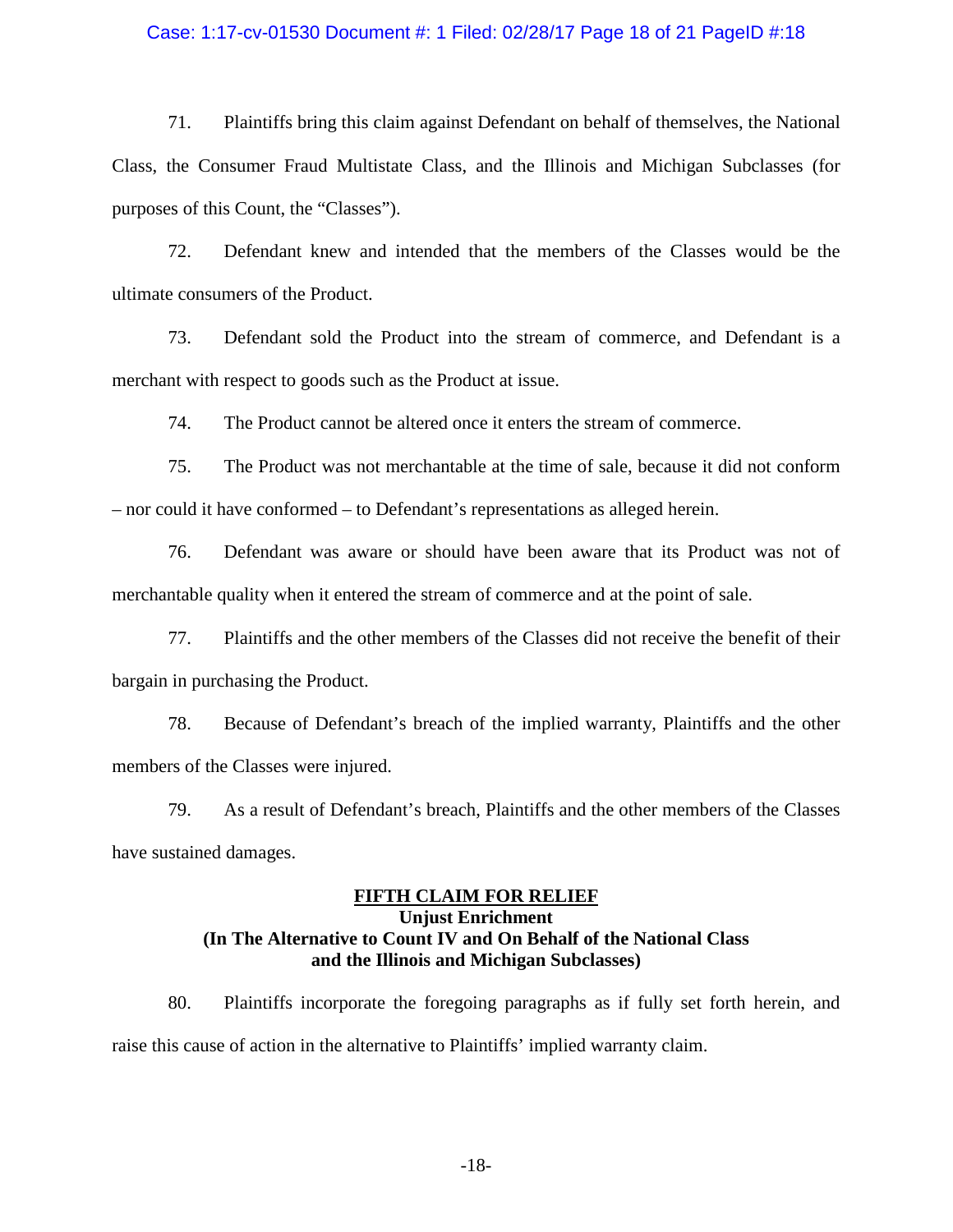### Case: 1:17-cv-01530 Document #: 1 Filed: 02/28/17 Page 19 of 21 PageID #:19

81. Plaintiffs and the other members of the Classes conferred benefits on Defendant by purchasing the Product.

82. Defendant has been unjustly enriched in retaining the revenues derived from Plaintiffs and the other members of the Classes' purchase of the Product. Retention of those monies under these circumstances is unjust and inequitable because Defendant's labeling of the Product was misleading to consumers, which caused injuries to Plaintiffs and the other members of the Classes because they would have not purchased the Product if the true facts would have been known.

83. Because Defendant's retention of the non-gratuitous benefits conferred on them by Plaintiffs and the other members of the Classes is unjust and inequitable, Defendant must pay restitution to Plaintiffs and the other members of the Classes for their unjust enrichment, as ordered by the Court.

### **REQUEST FOR RELIEF**

WHEREFORE, Plaintiffs, individually and on behalf of the other members of the Classes proposed in this Class Action Complaint, pray for judgment and relief against Defendant as follows:

- a) For an order declaring: (i) this is a class action pursuant to Rule 23 of the Federal Rules of Civil Procedure on behalf of the proposed Classes described herein; and (ii) appointing Plaintiffs to serve as representatives for the Classes and Plaintiffs' counsel to serve as Class Counsel;
- b) For an order enjoining Defendant from continuing to engage in the unlawful conduct set forth herein;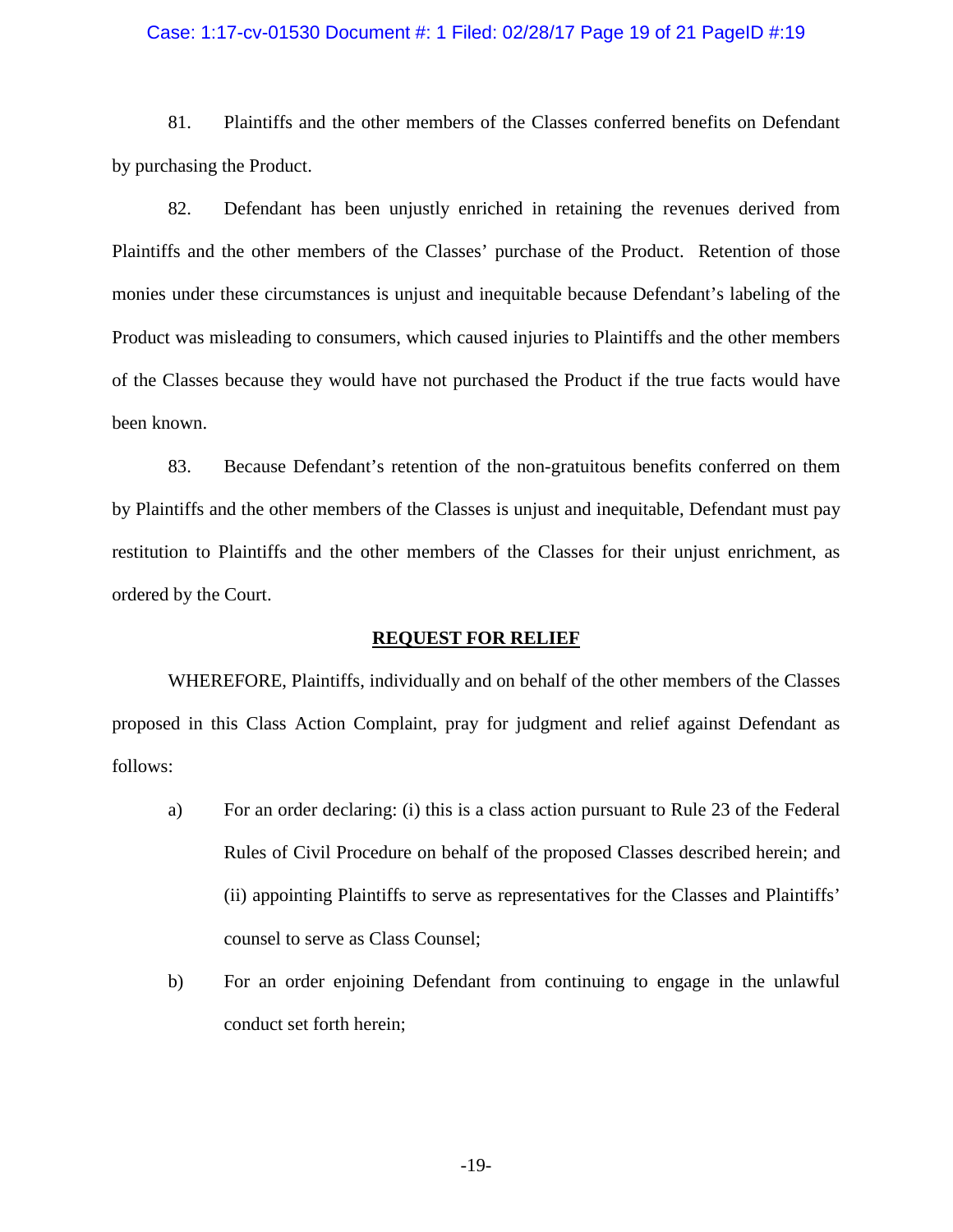- c) For an order awarding restitution of the monies Defendant wrongfully acquired by its illegal and deceptive conduct;
- d) For an order requiring disgorgement of the monies Defendant wrongfully acquired by its illegal and deceptive conduct;
- e) For compensatory and punitive damages, including actual and statutory damages, arising from Defendant's wrongful conduct and illegal conduct;
- f) For an award of reasonable attorneys' fees and costs and expenses incurred in the course of prosecuting this action; and
- g) For such other and further relief as the Court deems just and proper.

# **JURY DEMAND**

Plaintiffs demand a trial by jury of all claims in this Class Action Complaint so triable.

Dated: February 28, 2017 Respectfully submitted,

By: *Edward A. Wallace* Edward A. Wallace

Edward A. Wallace Amy E. Keller **WEXLER WALLACE LLP** 55 West Monroe Street, Suite 3300 Chicago, Illinois 60603 T 312.246.2222 F 312.346.0022 eaw@wexlerwallace.com aek@wexlerwallace.com

Nick Suciu III **BARBAT, MANSOUR & SUCIU PLLC** 1644 Bracken Road Bloomfield Hills, Michigan 48302 T 313.303.3472 nicksuciu@bmslawyers.com

Steven Wasserman (*pro hac vice* to be submitted) Kathryn S. Marshall (*pro hac vice* to be submitted)